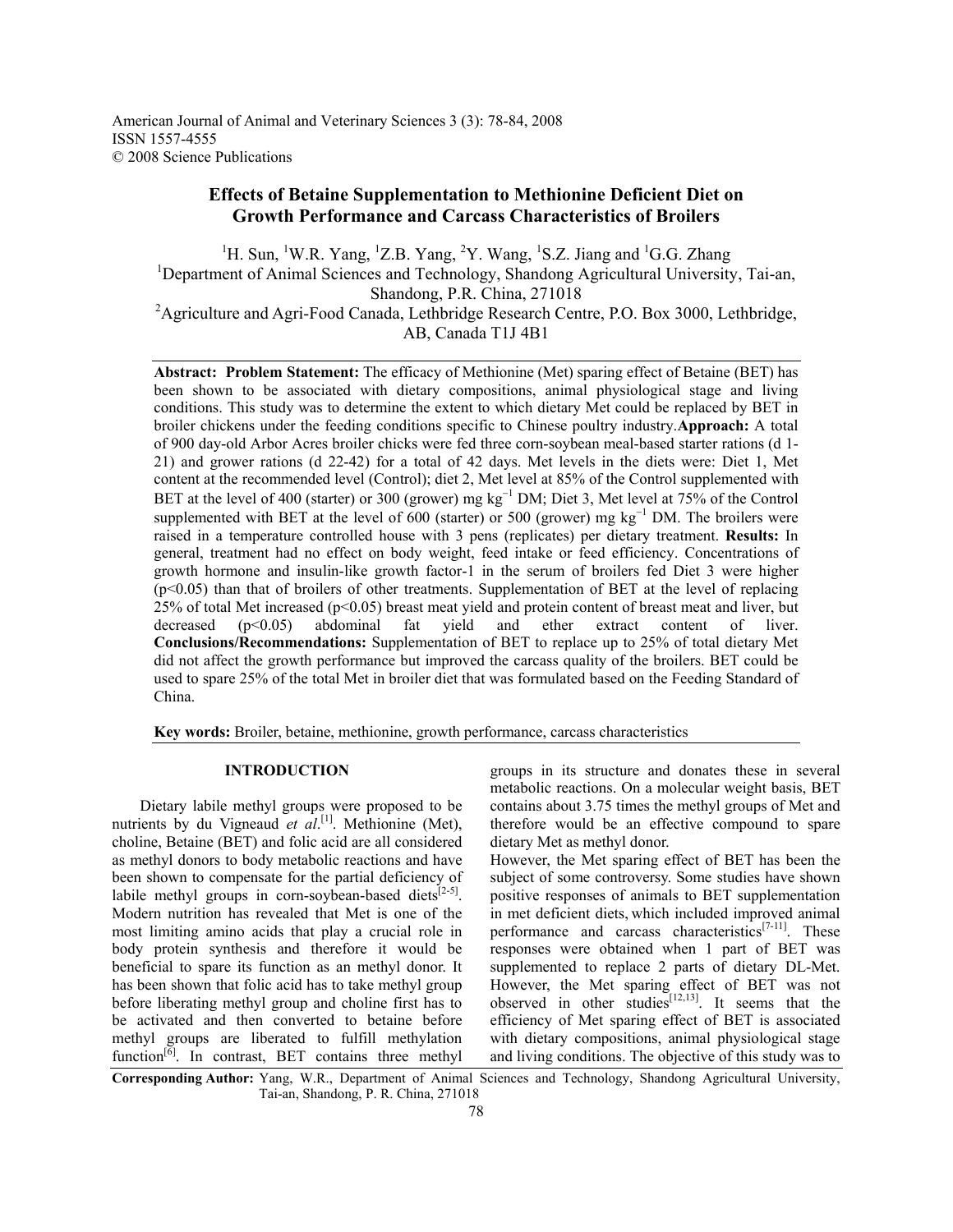determine the effect of BET supplementation to a Met deficient diet on growth performance and carcass characteristics of broiler chickens under the feeding conditions specific to Chinese poultry industry.

### **MATERIALS AND METHODS**

**Animals and experimental design:** Nine hundreds of day-old Arbor Acres (AA; mixed sex) broiler chickens obtained from a local hatchery were randomly distributed among 9 pens with 100 chickens per pen. The chicks in 9 pens were then randomly allocated to 3 dietary treatments that were arranged as a complete randomized block design. The experiment was conducted in 2 phases: starter (1-21 d) and grower (22- 42 d). All birds were fed corn-soybean meal based basal diets (Table 1) that were formulated to meet the nutrients requirement for chickens (NY/T 33-2004) of Feeding Standard of the People' s Republic of China except for Met content. The 3 dietary treatments were: Diet 1: Met content at the recommended level (Control) with no BET supplementation; Diet 2: Met level at 85% of the Control supplemented with BET at the rate of 400 (starter) or  $300$  (grower) mg kg<sup>-1</sup> DM; Diet 3: Met level at 75% of the Control supplemented with BET supplementation at the rate of 600 (starter) or 500 (grower) mg kg<sup>−</sup><sup>1</sup> DM. Methionine content in each diet was achieved by supplementation of a commercial available methionine product (DL-Methionine) to the basal diet. The amounts of BET supplemented to Diets 2 and 3 were calculated on the basis of 1 BET replacing 2 Met as methyl donors to compensate for the Met deficiency in these two diets. Betaine hydrochloride (Weifang Sunwin Chemicals Co., Ltd, China) was used as the source of BET. The treatments and contents of Met and BET of each diet were summarized in Table 2. Each diet was pelleted in one batch, stored in covered containers and was used for the entire experimental period.

 Chicks were housed in a temperature-controlled room with raised wire floor. Room temperature was maintained at  $35^{\circ}$ C for the first 3 d and then gradually reduced to  $24^{\circ}$ C by the rate of  $2^{\circ}$ C every 3 days. Feed were provided for ad libitum intake and the birds had free access to water throughout the entire experimental period. Light was provided 24 h continuously with overhead incandescent lighting by 10 lux during the first 2 wk period of the experiment and was then decreased gradually (2 h day<sup>-1</sup>) to 20 h daily by wk 3 and maintained at this level till the end of the experiment.

**Growth and carcass measurements:** Body Weight (BW), feed intake (dry matter basis) and mortality of each pen were recorded weekly and Average Daily Gain

Table 1: Composition (%) and nutrient content of the experiment basal diets<sup>z</sup>

| Ingredient $(\% )$                            | Starter | Grower |
|-----------------------------------------------|---------|--------|
| Corn                                          | 48.94   | 55.52  |
| Wheat-middlings                               | 10.00   | 10.00  |
| Peanut meal                                   | 12.00   | 11.00  |
| Soybean meal, CP 43%                          | 10.00   | 4.00   |
| Cottonseed protein                            | 4.00    | 4.00   |
| Cottonseed meal                               | 7.00    | 7.00   |
| Corn protein                                  | 2.00    | 1.50   |
| Animal oil                                    | 1.50    | 2.50   |
| Lysine                                        | 0.40    | 0.51   |
| Threonine                                     |         | 0.05   |
| Dicalcium phosphate                           | 1.00    | 0.80   |
| Phytase                                       | 0.01    | 0.01   |
| Limestone                                     | 1.70    | 1.70   |
| Salt                                          | 0.25    | 0.25   |
| $1\%$ Premix <sup>Y</sup>                     | 1.00    | 1.00   |
| Calculated composition                        |         |        |
| Methionine $(\%)$                             | 0.28    | 0.24   |
| Crude protein $(\% )$                         | 21.00   | 18.60  |
| Metabolizable Energy (Kcal·kg <sup>-1</sup> ) | 2869    | 2979   |
| Calcium $(\% )$                               | 0.98    | 0.87   |
| Total phosphorus (%)                          | 0.71    | 0.63   |

z Nutrient level of the diets was based on feeding standard of chicken of the People's Republic of China (NY/T 33-2004)

 $Y$ Premix supplied the following amounts of vitamin and minerals to per kg of diet for age of 1-21 d: vitamin A, 15300 IU; vitamin D3,  $3740$  IU; vitamin E, 40.8 IU; vitamin K<sub>3</sub>, 5.1 mg; thiamin, 3.4 mg; riboflavin, 10.2 mg; vitamin  $B_6$ , 5.1 mg; vitamin  $B_{12}$ , 0.0204 mg; choline chloride, 1,000 mg; pantothenic, 15.3 mg; niacin, 61.2 mg; biotin, 0.204 mg; folic acid, 1.7 mg; Mn,108 mg; Fe,100 mg; Zn, 88 mg; Cu, 9.6 mg; I, 0.374 mg and Se, 0.224 mg; and for age of 22-42 d: Vitamin A, 13500 IU; vitamin D3, 3300 IU; vitamin E, 36 IU; vitamin K<sub>3</sub>, 4.5 mg; thiamin, 3 mg; riboflavin, 9 mg; vitamin B<sub>6</sub>, 4.5 mg; vitamin B12, 0.018 mg; choline chloride, 800 mg; pantothenic, 13.5 mg; niacin, 54 mg; biotin, 0.18 mg; folic acid, 1.5 mg; Mn, 108 mg; Fe, 100 mg; Zn, 88 mg; Cu, 9.6 mg; I, 0.374 mg and Se, 0.224 mg

(ADG), Average Daily Feed Intake (ADFI) and Feed: Gain (F:G) were calculated at the ages of 21 and 42 d. On d 21 and 42 of the feeding trial, nine birds per treatment were randomly picked out (3 per pen) after an overnight (12 h) fast, weighed and sacrificed to evaluate carcass characteristics according to the procedure described by  $Wang^{[14]}$ . Prior to being slaughtered, birds were individually weighed and blood sample (5.0 mL) was taken from wing vein of each bird into eppendorf tubes containing coagulant (Haimen city, Jiangsu province, P. R. China). The blood samples were immediately centrifuged  $(1744 \times g, 10 \text{ min}, 4 \degree C)$ with a low speed table centrifuge (80-2B, Shanghai, P. R. China) and the serum was stored at  $-20^{\circ}$ C in sealed container till analyzed. The serum samples were analyzed for Growth Hormone (GH) and Insulin-like Growth Factor-1 (IGF-1) with radioimmunoassay method. All samples were analyzed in one batch to avoid inter-assay variations.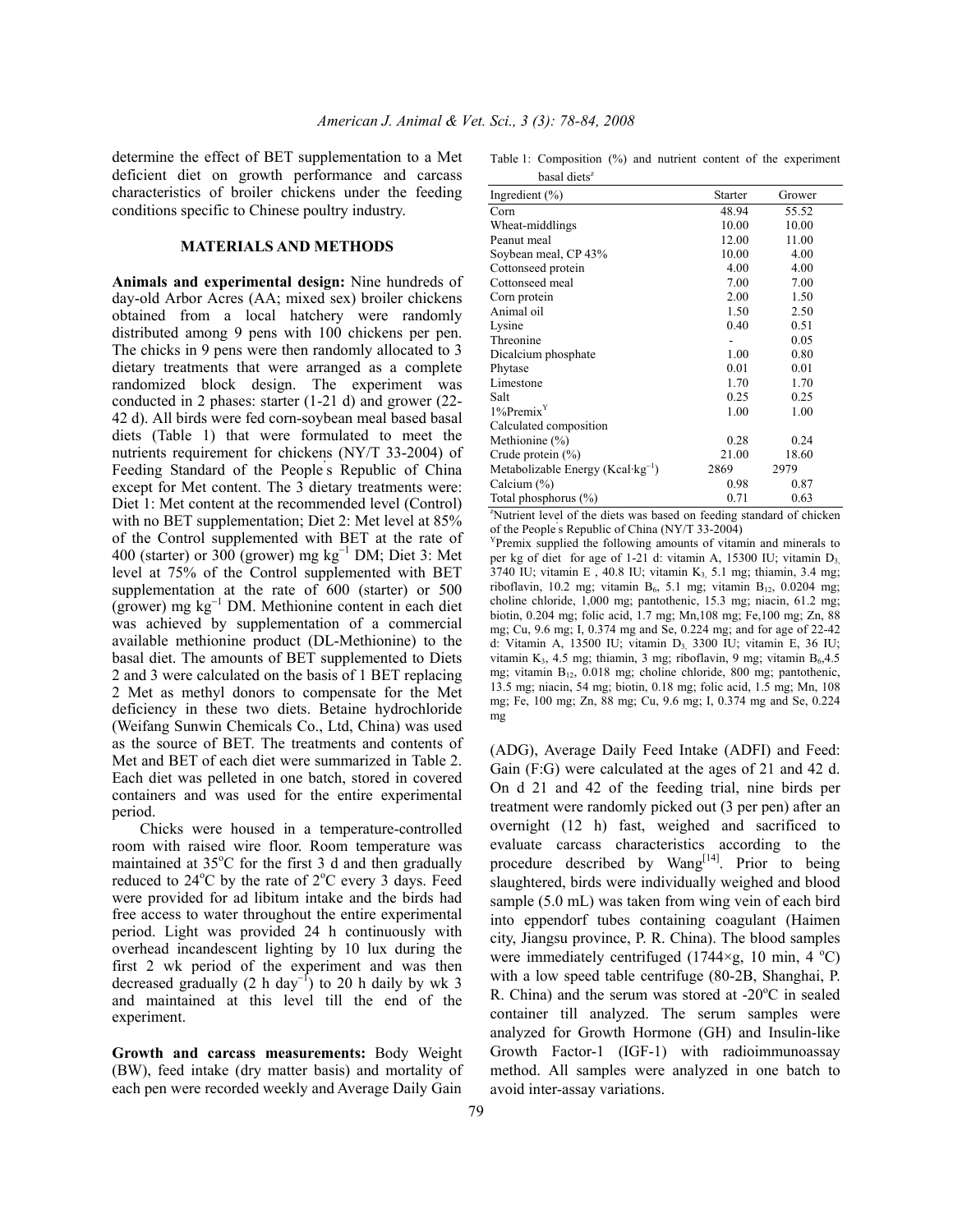*American J. Animal & Vet. Sci., 3 (3): 78-84, 2008*

|                  | <b>Starter</b>           |                   |              |                |                   | Grower            |              |            |
|------------------|--------------------------|-------------------|--------------|----------------|-------------------|-------------------|--------------|------------|
|                  | Met<br><b>Basal</b> diet | Met<br>Supplement | Total<br>Met | <b>Betaine</b> | Met<br>basal diet | Met<br>Supplement | Total<br>Met | Betaine    |
| Diet $1^2$       | 2800                     | 2000              | 4800         | Supplement     | 2400              | 1600              | 4000         | Supplement |
| Diet 2<br>Diet 3 | 2800<br>2800             | 200<br>800        | 4000<br>3600 | 400<br>600     | 2400<br>2400      | 1000<br>600       | 3400<br>3000 | 300<br>500 |

Table 2: Arrangement of treatments and amounts (mg kg<sup>-1</sup> DM) of Methionine (Met) and betaine supplemented to each diet

 $Z$  Diet 1: Total methionine content at the recommended level (Control); Diet 2: Total methionine content at 85% of the Control supplemented with betaine at the ratio of 1 (betaine): 2 (methionine) to compensate for the 15% reduction of total methionine; Diet 3: Total methionine content at 75% of the Control supplemented with betaine at the ratio of 1(betaine): 2 (methionine) to compensate for the 25% reduction of total methionine. Methionine content in each diet was achieved by supplementation of a commercial available methionine product (DL- methionine) in the amount  $(mg.kg<sup>-1</sup> DM)$  as described in the table

Table 3: Body weigh (BW), average daily gain (ADG), average daily feed intake (ADFI), feed:gain ratio (F:G) and mortality of broilers chicken fed experimental diets during a 42-d period of feeding experiment

| of recume experiment                                                     |                      |                   |                    |                        |  |  |  |  |
|--------------------------------------------------------------------------|----------------------|-------------------|--------------------|------------------------|--|--|--|--|
|                                                                          | Control <sup>z</sup> | Diet 2            | Diet 3             | <b>SEM<sup>y</sup></b> |  |  |  |  |
| BW(g)                                                                    |                      |                   |                    |                        |  |  |  |  |
| 1 d                                                                      | 46                   | 46                | 46                 | 0.750                  |  |  |  |  |
| 21 d                                                                     | $657^{\rm b}$        | 695 <sup>a</sup>  | $680^{ab}$         | 9.350                  |  |  |  |  |
| 42 d                                                                     | 2414                 | 2420              | 2425               | 39.680                 |  |  |  |  |
| ADFI $(g d^{-1})$                                                        |                      |                   |                    |                        |  |  |  |  |
| $1-21d$                                                                  | 46.5                 | 47.8              | 46.6               | 0.530                  |  |  |  |  |
| $1-42d$                                                                  | $103.7^{\circ}$      | $103.5^{\circ}$   | $99.5^{b}$         | 0.920                  |  |  |  |  |
| ADG $(g d^{-1})$                                                         |                      |                   |                    |                        |  |  |  |  |
| $1-21d$                                                                  | $29.1^{b}$           | 31.0 <sup>a</sup> | 30.2 <sup>ab</sup> | 0.460                  |  |  |  |  |
| $1-42d$                                                                  | 57.5                 | 57.6              | 57.7               | 0.950                  |  |  |  |  |
| F:G                                                                      |                      |                   |                    |                        |  |  |  |  |
| $1-21d$                                                                  | 1.60                 | 1.54              | 1.54               | 0.024                  |  |  |  |  |
| $1-42d$                                                                  | 1.84                 | 1.83              | 1.76               | 0.037                  |  |  |  |  |
| Mortality $(\%)$                                                         |                      |                   |                    |                        |  |  |  |  |
| $1-21d$                                                                  | 1.30                 | 1.30              | 1.00               | 0.270                  |  |  |  |  |
| $1-42d$                                                                  | 2.30                 | 2.00              | 1.70               | 0.540                  |  |  |  |  |
| <sup>z</sup> Please see Table 2 for the description of dietary treatment |                      |                   |                    |                        |  |  |  |  |

y SEM, standard error of means

a,b: Within a row, means without a common superscript letter differ  $(P<0.05)$ 

 The birds were slaughtered after blood samples taken and the carcass plucked to determine Carcass Weight (CW). Intestines, windpipe, reproductive organ, gall bladder, spleen, oesophagus and content and cuticle of gizzard were then removed and semi-eviscerated carcass weight was obtained. The semi-eviscerated carcass was further processed to remove head, neck, legs, heart, liver, proventriculus, gizzard and abdominal fat to obtain the eviscerated weight. Abdominal fat including the fat that manually excised from the abdominal cavity (i.e., fat adhering to the gizzard, surrounding the bursa of fabricius, the cloaca and adjacent muscles) and breast meat was weighed after separation. Sub-samples were taken from liver and breast meat and stored at -20°C for subsequent analyses of Crude Protein (CP) and Ether Extract (EE) content<sup>[15,16]</sup>. Yield of Abdominal Fat (AFY), Carcass Yield (CY), Semi-Eviscerated Yield (SEY) and Eviscerated Yield (EY) were determined as percentage of live body weight at slaughtering, whereas Breast

Meat Yield (BMY) was calculated as percentage of the eviscerated weight. This study was performed in accordance with local ethical guidelines.

**Statistical analysis:** Data were statistically analyzed by one-way ANOVA using GLM procedure of  $SAS^{[17]}$  with individual pen as statistical unit. Differences among dietary treatment were compared using Duncan's multiple range tests. A significance level of  $p<0.05$  was used.

### **RESULTS**

**Growth performance:** Broiler chickens consumed Diet 2 had higher ( $p<0.05$ ) BW and ADG compared to the broilers consumed Control diet, whereas this difference was not observed between birds ate Control diet and Diet 3 during the first 21-d experiment (Table 3). All broiler chickens had similar (p>0.05) BW at the end of 42-d experiment and similar (p>0.05) ADG over the entire experiment. On the contrary, all birds had similar ADFI during the starter phase (1-21 d) and F: G in two phases regardless of the dietary treatments. However, broiler chickens consumed Diet 3 had lower (p<0.05) ADFI compared to the broilers consumed Control diet and Diet 2. Furthermore, no significant difference was observed in mortality among treatments for birds during the entire experimental period.

**GH and IGF-1:** Birds consumed Diet 3 had highest levels of serum GH and IGF-1 on both 21 and 42 d of ages (Table 4). Supplementation of BET to diet with 25% Met deficiency increased (p<0.05) serum concentrations of GH at 42 d and IGF-1 at 21 and 42 d of ages. However, birds consumed Diet 2 (BET supplement to 15% Met deficient diet) had similar serum concentrations of GH and IGF-1 (p>0.05) to the Control birds regardless of the age.

**Carcass characteristics:** Carcass characteristics of broiler chickens as affected by dietary treatments were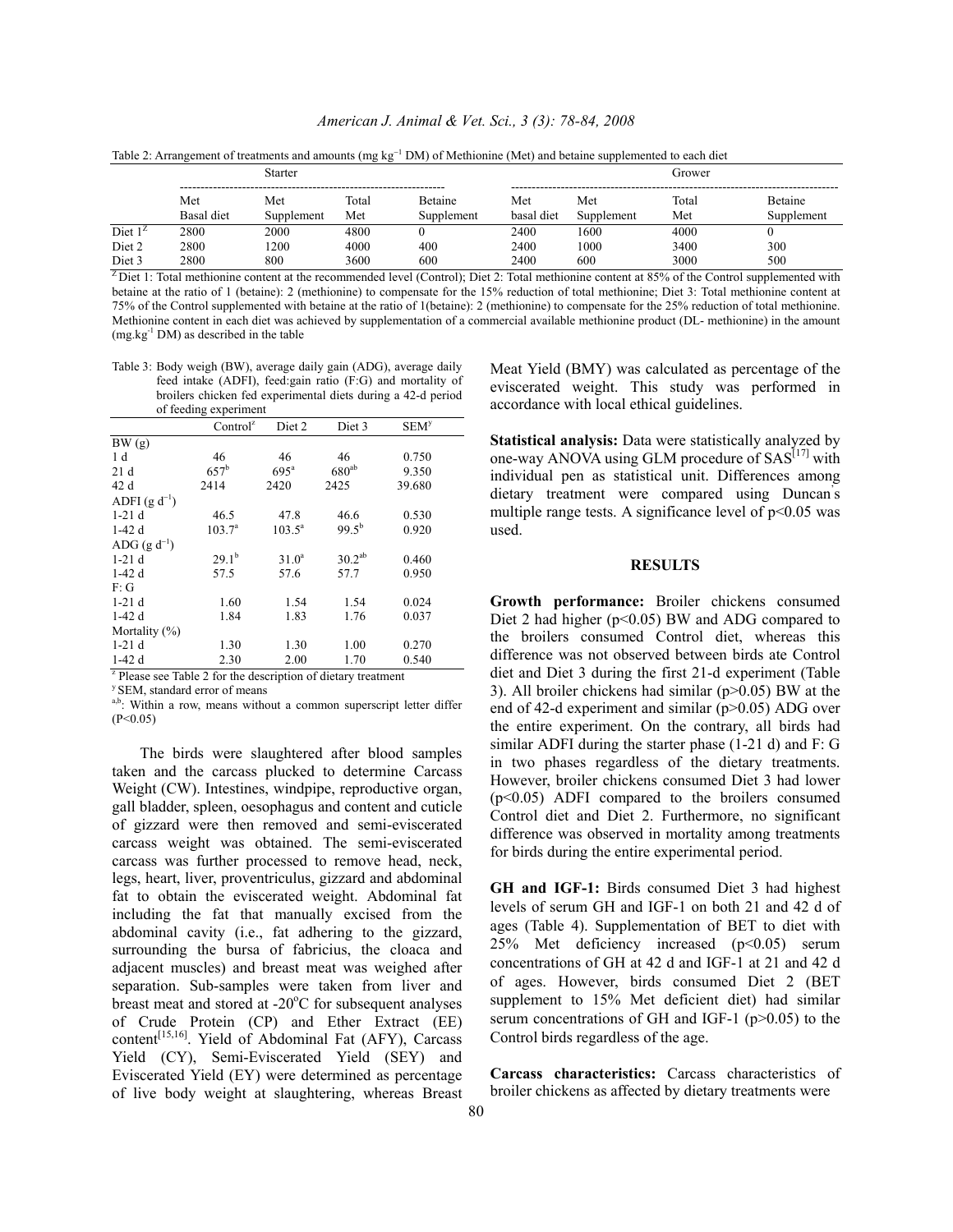|                                                                          | 21 or 42-d of age               |                    |                   |                  |  |  |
|--------------------------------------------------------------------------|---------------------------------|--------------------|-------------------|------------------|--|--|
|                                                                          | Diet $1$ (Control) <sup>z</sup> | Diet 2             | Diet 3            | SEM <sup>y</sup> |  |  |
| $GH$ (ng mL <sup>-1</sup> )                                              |                                 |                    |                   |                  |  |  |
| 21d                                                                      | 1.11                            | 1.17               | 1.37              | 0.174            |  |  |
| 42d                                                                      | 1.14 <sup>b</sup>               | $1.16^{b}$         | 1.61 <sup>a</sup> | 0.212            |  |  |
| IGF-1 $(ng mL^{-1})$                                                     |                                 |                    |                   |                  |  |  |
| 21d                                                                      | $10.83^{b}$                     | 14.17 <sup>b</sup> | $19.39^{a}$       | 2.543            |  |  |
| 42 d                                                                     | $19.96^{\rm b}$                 | $19.38^{b}$        | $26.20^{\rm a}$   | 0.870            |  |  |
| <sup>z</sup> Please see Table 2 for the description of dietary treatment |                                 |                    |                   |                  |  |  |

Table 4: Concentration of Growth Hormone (GH) and insuline-like growth factor-1 (IGF-1) in the serum of broiler chickens at 21 or 42-d of age

<sup>y</sup> SEM, standard error of means.

a-c: Within a row, means without a common superscript letter differ  $(P<0.05)$ 

Table 5: Carcass Yield (CY), Semi-Eviscerated Yield (SEY), Eviscerated Yield (EY), Breast Meat Yield (BMY) and Yield of Abdominal Fat (AFY) of broilers chicken slaughtered at 21 or 42-d of age

|                                                                           | Diet $1$ (Control) <sup>z</sup> | Diet 2       | Diet 3            | <b>SEM<sup>y</sup></b> |  |  |  |
|---------------------------------------------------------------------------|---------------------------------|--------------|-------------------|------------------------|--|--|--|
| CY(%)                                                                     |                                 |              |                   |                        |  |  |  |
| 21d                                                                       | 92.83                           | 92.87        | 93.62             | 0.511                  |  |  |  |
| 42 d                                                                      | $92.85^{ab}$                    | $92.50^{b}$  | $93.53^a$         | 0.274                  |  |  |  |
| $SEY$ $(\% )$                                                             |                                 |              |                   |                        |  |  |  |
| 21d                                                                       | 82.89                           | 83.89        | 83.86             | 0.384                  |  |  |  |
| 42 d                                                                      | 86.79                           | 86.23        | 86.91             | 0.345                  |  |  |  |
| EY $(\% )$                                                                |                                 |              |                   |                        |  |  |  |
| 21d                                                                       | 68.00                           | 68.67        | 68.99             | 0.408                  |  |  |  |
| 42 d                                                                      | 73.60                           | 73.78        | 74.27             | 0.652                  |  |  |  |
| $BMY$ $(\%)$                                                              |                                 |              |                   |                        |  |  |  |
| 21d                                                                       | 23.02                           | 23.23        | 23.25             | 0.360                  |  |  |  |
| 42 d                                                                      | $24.65^{\rm b}$                 | $25.19^{ab}$ | $26.01^a$         | 0.373                  |  |  |  |
| $AFY$ (%)                                                                 |                                 |              |                   |                        |  |  |  |
| 21d                                                                       | 1.08                            | 1.01         | 0.96              | 0.064                  |  |  |  |
| 42 d                                                                      | $1.55^{\circ}$                  | $1.39^{ab}$  | 1.17 <sup>a</sup> | 0.105                  |  |  |  |
| $\frac{1}{2}$ Please see Table 2 for the description of dietary treatment |                                 |              |                   |                        |  |  |  |

y SEM, standard error of means

a-b: Within a row, means without a common superscript letter differ  $(P<0.05)$ 

summarized in Table 5. Carcass yield of birds consuming Diet 3 was higher  $(p<0.05)$  than that of birds consuming Diet 2 at  $\overline{4}2$  d of age, but was similar  $(p>0.05)$  to other groups at 21 d of age. All birds slaughtered had similar SEY, EY regardless of dietary treatments or slaughter ages. Supplementation of BET to diet of 25% Met deficiency increased ( $p$ <0.05) BMY but decreased (p<0.05) AFY (Diet 3 vs. Control) at 42 d of age only. The similar trend, however, was not observed when BET was supplemented to diet of 15% Met deficiency (Diets 2 vs. Control).

Dietary treatment had no effect (p>0.05) on contents of CP and EE in breast meat of birds at 21 d of age (Table 6). At 42 d of age, however, breast meat of birds consuming Diet 3 had higher  $(p<0.05)$  contents of CP and EE than the birds consuming Control diet. Similarly, CP content in the liver sample of broilers fed Diet 3 was also higher ( $p<0.05$ ) than that of broilers fed Control diet, Diet 2 at both ages. On the contrary, the EE content of the liver was lower  $(p<0.05)$  for broilers fed Diet 3 than for broilers fed other diets at the age of 42 d.

|  |                               |  |  |  | Table 6: Contents (%, DM basis) of crude protein and ether extract |  |
|--|-------------------------------|--|--|--|--------------------------------------------------------------------|--|
|  |                               |  |  |  | in Breast Meat (BM) and liver of broiler chickens                  |  |
|  | slaughtered at 21 or 42-d age |  |  |  |                                                                    |  |

|                | Diet $1$ (Control) <sup>z</sup>                                           | Diet 2             | Diet 3            | <b>SEM<sup>y</sup></b> |  |  |  |  |  |
|----------------|---------------------------------------------------------------------------|--------------------|-------------------|------------------------|--|--|--|--|--|
| Crude protein  |                                                                           |                    |                   |                        |  |  |  |  |  |
| BM (21 d)      | 78.60                                                                     | 79.32              | 79.02             | 0.807                  |  |  |  |  |  |
| BM (42 d)      | $78.96^{b}$                                                               | $80.26^{ab}$       | $81.94^{\circ}$   | 0.734                  |  |  |  |  |  |
| Liver $(21 d)$ | 71.93 <sup>b</sup>                                                        | $72.11^{b}$        | $75.39^{a}$       | 0.398                  |  |  |  |  |  |
| Liver $(42 d)$ | $67.58^{\circ}$                                                           | 69.01 <sup>b</sup> | $69.45^{\circ}$   | 0.376                  |  |  |  |  |  |
| Ether extract  |                                                                           |                    |                   |                        |  |  |  |  |  |
| BM (21 d)      | 4.39                                                                      | 4.09               | 5.54              | 0.539                  |  |  |  |  |  |
| BM (42 d)      | $3.45^{b}$                                                                | $3.18^{b}$         | $4.56^{\circ}$    | 0.263                  |  |  |  |  |  |
| Liver $(21 d)$ | $10.50^{\circ}$                                                           | $9.66^{\circ}$     | 5.41 <sup>b</sup> | 0.871                  |  |  |  |  |  |
| Liver $(42 d)$ | $17.40^{\circ}$                                                           | $16.16^{b}$        | $13.90^\circ$     | 0.324                  |  |  |  |  |  |
|                | <sup>z</sup> Please see Table 2 for the description of dietary treatment; |                    |                   |                        |  |  |  |  |  |

y SEM, standard error of means

a-c: Within a row, means without a common superscript letter differ  $(P<0.05)$ 

### **DISCUSSION**

 The growth performance of the broiler chickens as affected by dietary treatments in this study was consistent with observations of Saunderson and Mckinlay<sup>[18]</sup> and Guo *et al.*<sup>[8]</sup> who showed no difference in body weight between broilers fed diets supplemented with DL-methionine or DL-methionine + betaine. However, this experiment revealed that supplementation of BET to the diet of 15% Met deficiency increased growth rate of broilers at the starter phase as compared to that of chickens consumed the diet with normal level of Met (Control). Other studies also showed that supplementation of choline or BET increased ADG of birds fed diets marginally deficient in Met $[19-20]$ . Furthermore, betaine is an osmolyte that could improve intestinal structure and function to increase growth performance<sup>[21,22]</sup>. It appears, thus, that BET and Met in marginally Metdeficient diets could lead to an equivalent growth response in broilers and that BET could spare a small portion of the Met.

 It was interesting that all birds which had similar body weight at the end of 42-day experiment had the lower ADFI consuming Diet 3 compared to birds consuming Control diet and Diet 2. The reason for the reduced feed intake by BET when supplemented to diet of 25% Met deficiency but not of 15% Met deficiency is not known. The results, however, showed that the reduction of feed intake by BET did not negatively affect the growth of broiler chickens and therefore led to an improved feed efficiency by 4.34%. Emmert *et al*. [19] found that feeding Met-deficient diets to chickens increased the activity of Betaine-Homocysteine-Methyltransferase (BHMT) that specifically catalyses the transport of the preformed labile methyl group from the BET molecule to homocysteine that can be irreversibly transformed to cysteine for body protein synthesis and/or can be re-methylated by other methyl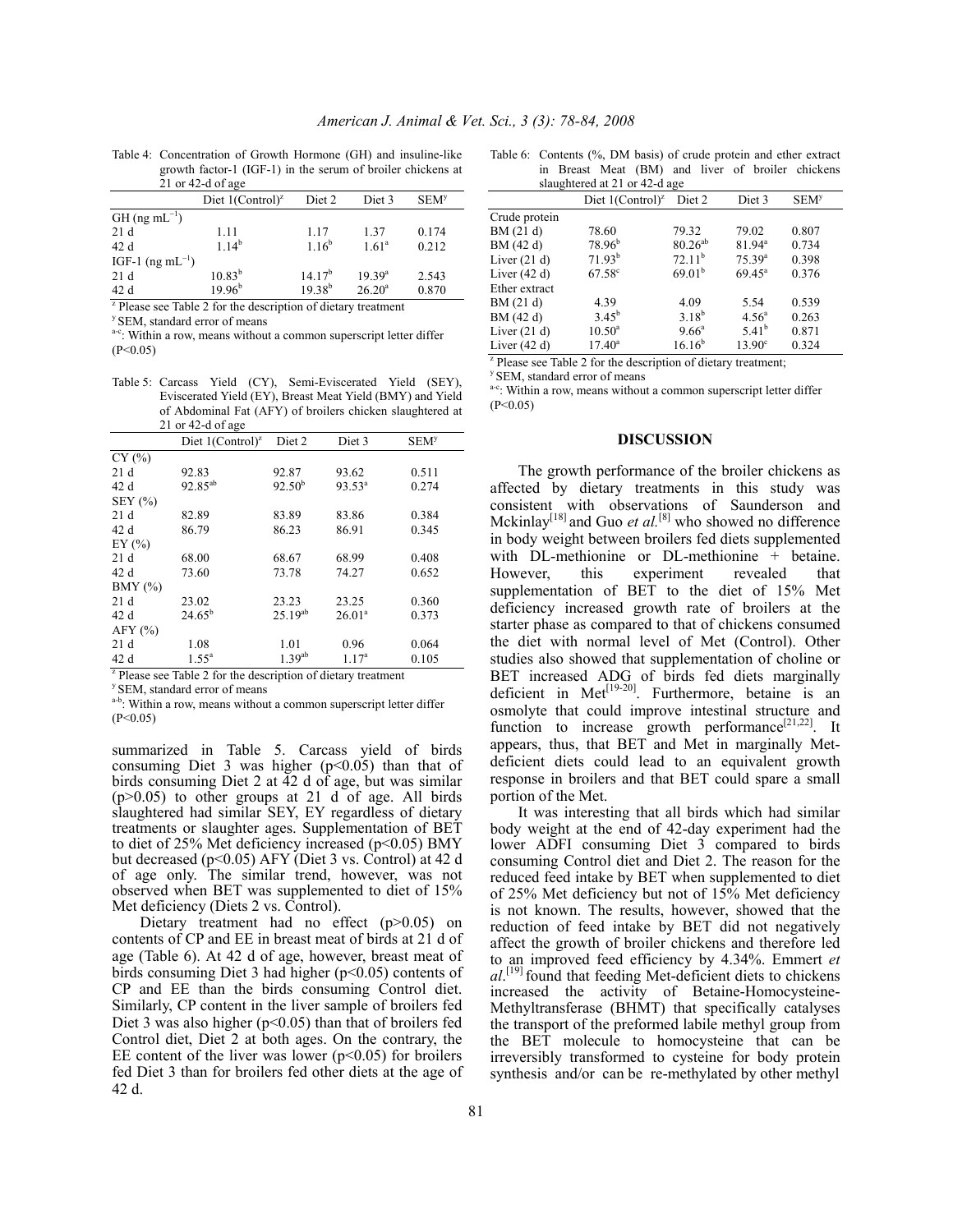sources to form Met. It was also showed that supplementation of BET to chickens increased BHMT activity as well $[23,24]$ . Therefore the improved feed efficiency with supplementation of BET to the diet of 25% Met deficiency is partially due to the joint action of Met deficiency and BET supplementation. The effect of BET supplementation on improving feed efficiency was consistent with its effect on increasing serum concentrations of GH and IGF-1 that have been demonstrated to be positively related to feed efficiency<sup>[25,26]</sup>. Esteve-Garcia and Mack<sup>[12]</sup> also reported that BET supplementation improved feed efficiency. In contrast, Schutte *et al.*<sup>[27]</sup> did not found positive effect of BET supplementation to the diets containing 0.05 or 0.10% added DL-Met on feed efficiency. Collectively, these results suggest that the effect of BET supplementation on feed efficiency may depend on diet composition, dietary level of Met and level of BET supplementation.

 There are great variations regarding to what extent of dietary Met could be replaced by BET in broiler chickens, ranging from none to complete replacement. Differences in dietary composition especially level of Met, feeding management and health condition of the experimental birds may all attribute to the difference of chicks in responses to the replacement of Met with BET observed from these studies. The present study showed that up to 25% of dietary total Met could be replaced by BET without negatively affecting birds' growth performance.

 The higher BMY of birds consuming Diet 3 compared to that of birds consuming Diet 2 or Control indicated that BET supplemented at the level of replacing 25% of the dietary Met increased the BMY at the end of 42-d growth period. This compared to the similar body weight and carcass yield of all treatments at the same age of the birds suggests that BET supplemented at the level of replacing 25% of dietary Met may have the positive effect on partitioning nutrients towards protein synthesis in breast meat. This hypothesis is supported by the elevated serum levels of GH and IGF-1 and increased protein content of the breast meat by this level of BET supplementation as that shown in Tables 4 and 6 and by the observation of  $\text{Zhan}^{[28]}$  who reported that BET supplementation increased GH and IGF-1 concentration in the blood. Growth hormone and IGF-1 have been well recognized to promote protein synthesis<sup>[29-31].</sup> Other researchers also observed that BET improved breast meat yield $[13]$ . On the contrary, Abdominal Fat Yield (AFY) as well as fat content in the liver was reduced, whereas fat content in the breast meat was increased by the supplementation of BET at the level of replacing 25% of dietary Met. These results were consistent with other reports $[10,32]$ . However, Esteve-Garcia and Mack<sup>[12]</sup> reported that the

effects of BET on breast yield and abdominal fat were small and non-significant while BET can significantly increase carcass yield. All of these indicated that growths of different tissues in broiler chickens responded to BET supplementation differently.

 The exact mechanism that BET affects carcass composition is not clear. It has been proposed that the improvement of carcass lean percentage could be attributed to the increased availability of Met and cystine for protein deposition in BET-supplemented diets<sup>[13]</sup>. Xu and  $Zhan^{[23]}$  showed that BET supplementation enhanced the synthesis of methylated compounds such as carnitine that is required for the transport of fatty acids through the inner mitochondrial membrane where fatty acid oxidation takes place and that has been shown to reduce carcass and liver lipid content in pigs [33]. In addition, dietary supplementation of BET has been shown to support the synthesis of phosphatidylcholine that is a limiting element in the synthesis of Very Low Density Lipoprotein (VLDL)<sup>[34,</sup>  $35$ ] and VLDL prevents the deposition of fat in the liver and accelerates the removal of fat from the liver<sup>[36].</sup> All of these could contribute to the alteration of carcass compositions observed in this study.

## **CONCLUSION**

 Broiler chickens fed diets with supplementation of BET at the level in replacing 15 or 25% of dietary Met had similar growth performance to the chickens fed diet of normal Met content over a 42-d feeding period. However, supplementation of BET at the level in replacing 25% of dietary Met increased concentrations of GH and IGF-1 in the serum and increased breast meat yield (%) and its protein and fat content, but reduced the fat content in the liver as compared to the non-BET supplemented diet of normal Met content. This study demonstrated that 25% of total Met in the diet that was formulated to meet the Met requirement based the Feeding Standard of P. R. China could be replaced by BET.

#### **REFERENCE**

- 1. Du Vigneaud, V., J.P. Chandler, A.W. Moyer and D.M. Keppel, 1939. The effect of choline on the ability of homocysteine to replace methionine in the diet. J. Biol. Chem., 131: 57-76. http://www.jbc.org/cgi/reprint/131/1/57.
- 2. Matthews, J.O. and L.L. Southern, 2000. The effect of dietary betaine in eimeria acervulina-infected chicks. Poult. Sci., 79: 60-65. http://ps.fass.org/cgi/content/abstract/79/1/60.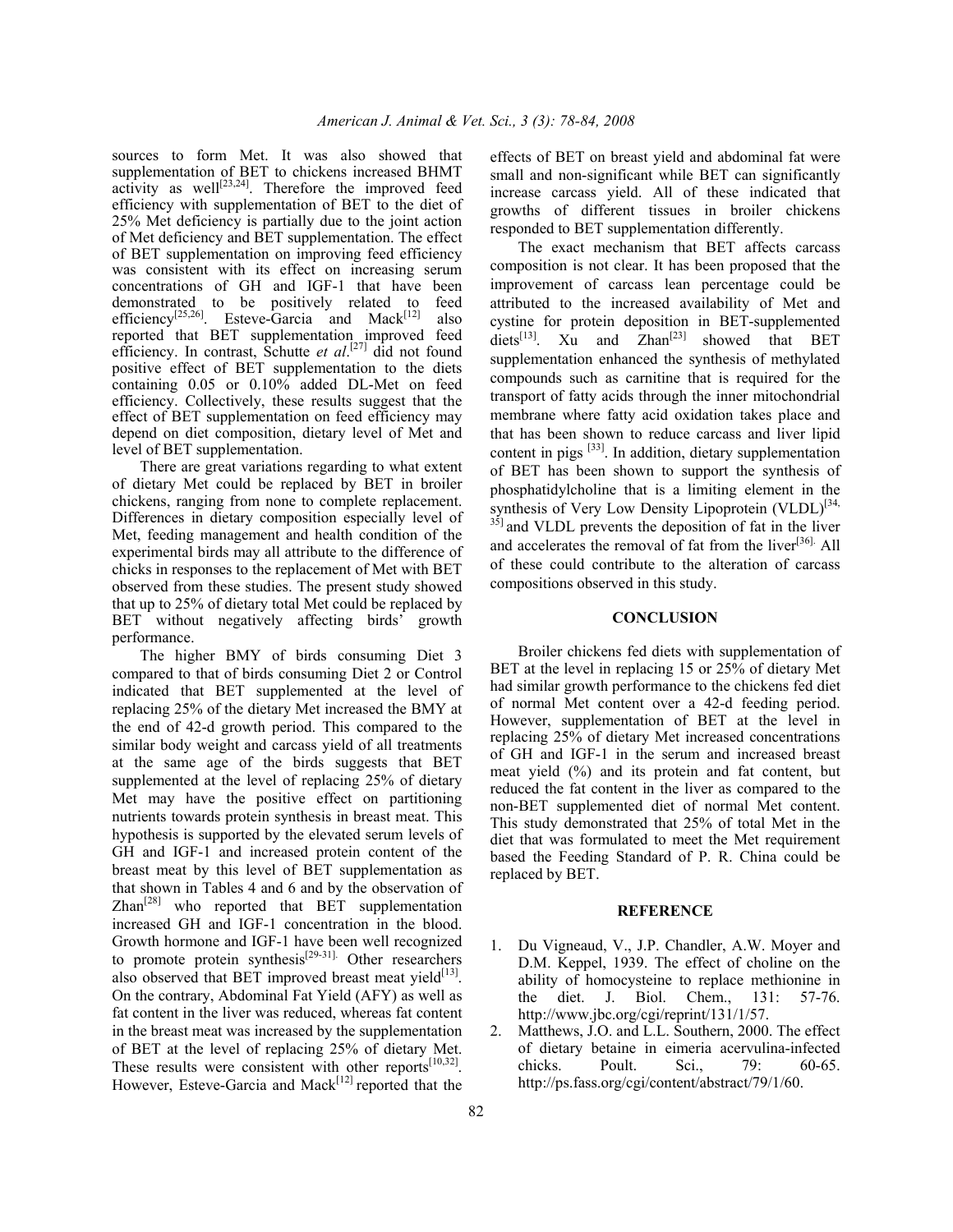- 3. Virtanen, E.I. and G.. Rumsey, 1996. Betaine supplementation can optimize use of methionine, choline in diets. Feedstuffs, 68: 12-13. http://www.fao.org/agris/search/display.do?f=./199 7/v2324/US9740514.xml;US9740514.
- 4. Pillai, P.B., A.C. Fanatico, M.E. Blair and J.L. Emmert, 2006. Homocysteine remethylation in broilers fed surfeit choline or betaine and varying levels and sources of methionine from eight to twenty-two days of age. Poult. Sci., 85: 1729-1736. http://poultsci.highwire.org/cgi/content/abstract/85/ 10/1729.
- 5. Ryan, N.D., T.A. Garrow and D.H. Baker, 2007. Betaine can partially spare choline in chicks but only when added to diets containing a minimal level of choline. J. Nutr., 137: 2224-2228. http://jn.nutrition.org/cgi/reprint/137/10/2224
- 6. McKeever, M.P., D.G. Weir, A. Molloy and J.M. Scott, 1991. Betaine-homocysteine methyltransferase: organ distribution in man, pig and rat and subcellular distribution in the rat. Clin. Sci., 81: 551-556. http://www.ncbi.nlm.nih.gov/pubmed/1657504
- 7. Pesti, G.M., A.E. Harper and M.L. Sunde, 1979. Sulfur amino acid and methyl donor status of cornsoy diets for starting broiler chicks and turkey poults. Poult. Sci., 58:1541-1547. http://www.ncbi.nlm.nih.gov/pubmed/575423
- 8. Guo, Y.M., X.B. Kuang, R.D. Xu and P.X. Yan, 1997. Studies of replacement value of betaine for methionine in broiler diets. China Feed, 2: 19-21.
- 9. Deng, Y.L. and Y.B. Weng, 1998. Effects of betaine instead of a portion of methionine on growth performance and carcass quality of broilers. Acta Zoonutrimenta Sinica, 59: 59.
- 10. Zhan, X.A., J.X. Li, Z.R. Xu and R.Q. Zhao, 2006. Effects of methionine and betaine supplementation on growth performance, carcase composition and metabolism of liquids in male broilers. British Poult. Sci., 47: 576-580. DOI: 10.1080/00071660600963438.
- 11. Gao, S.L., C.H. Shao, Y.E. Li and X.Y. Sun, 2006. Effects of different amount of betaine instead of methionine on broilers. Hubei J. Anim. Vet. Sci., 1: 10-11
- 12. Esteve-Garcia, E. and S. Mack, 2000. The effect of DL-methionine and betaine on growth performance and carcass characteristics of broilers. Anim. Feed Sci. Technol., 87: 85-93. http://cat.inist.fr/?aModele=afficheN&cpsidt=7948 64.
- 13. McDevitt, R.M., S. Mack and I.R. Wallis, 2000. Can betaine partially replace or enhance the effect of methionine by improving broiler growth and carcase characteristics? British Poult. Sci., 41: 473- 480.

http://www.ingentaconnect.com/content/tandf/cbps /2000/00000041/00000004/art00013 .

- 14. Wang, J. M., 2002. Animal Production Science: Determination of Poultry Carcass Quality. Agriculture Press, China, pp: 591-592.
- 15. Association of Official Analytical Chemists, 1990. Official Methods of Analysis. 15th. Edn., Assn. Offic. Anal. Chemists, Inc., Arlington, VA.
- 16. Toghyani, M., A. Khodami and A.A. Gheisari, 2008. Effect of organic and inorganic chromium supplementation on meat quality of heat-stressed broilr chicks. Am. J. Anim. Vet. Sci., 3: 62-67. http://www.scipub.org/fulltext/AJAV/AJAV3262- 67.pdf.
- 17. SAS, 2000. User' s Guide: Statistics. Release 8.1 Edn., SAS Institute Inc., Cary, NC., pp: 576. ISBN-10: 158025599X.
- 18. Saunderson, C.L. and J. McKinlay, 1990. Changes in bodyweight, composition and hepatic enzyme activities in response to dietary methionine, betaine and choline levels in growing chicks. Br. J. Nutr., 63: 339-349.
- 19. Emmert, J.L., T.A. Garrow and D.H. Baker, 1996. Hepatic betaine-homocysteine methyltransferase activity in the chicken is influenced by dietary intake of sulfur amino acids, choline and betaine. J. Nutr., 126: 2050-2058. http://jn.nutrition.org/cgi/content/abstract/126/8/20 50
- 20. Pesti, G.M., A.E. Harper and M.L. Sunde. 1980. Choline/methionine nutrition of starting broiler chicks. Three models for estimating the choline requirement with economic considerations. Poult. Sci., 59: 1073-1081. http://www.ncbi.nlm.nih.gov/pubmed/7393840.
- 21. Honarbakhsh, Shirin, Mojtaba Zaghari and Mahmood Shivazad, 2007. Can exogenous betaine be an effective osmolyte in broiler chicks under water salinity stress? Asian-Aust. J. Anim. Sci., 20: 1729-1737.

http://cat.inist.fr/?aModele=afficheN&cpsidt=1921 0440.

- 22. Zulkifli, I, S.A. Mysahra and L.Z. Jin, 2004. Dietary supplementation of betaine(betafin) and response to high temperature stress in male broiler chichens. Asian-Aust. J. Anim. Sci., 17: 244-249. http://www.cababstractsplus.org/google/abstract.as p?AcNo=20043011660
- 23. Xu, Z.R. and X.A. Zhan, 1998. Effect of betaine on methionine and fat metabolism in broiler chickens. Acta Vet. Zootech. Sinica, 29: 212-219.
- 24. Wang, Y.Z., Z.R. Xu and J. Feng, 2000b. Study on the effect of betaine on meat quality and the mechanism in finishing pigs. Scientia Agric. Sinica, 33: 94-99. http://www.ceps.com.tw/ec/ecjnlarticleView.aspx? atliid=139551&issueiid=10284&jnliid=1004